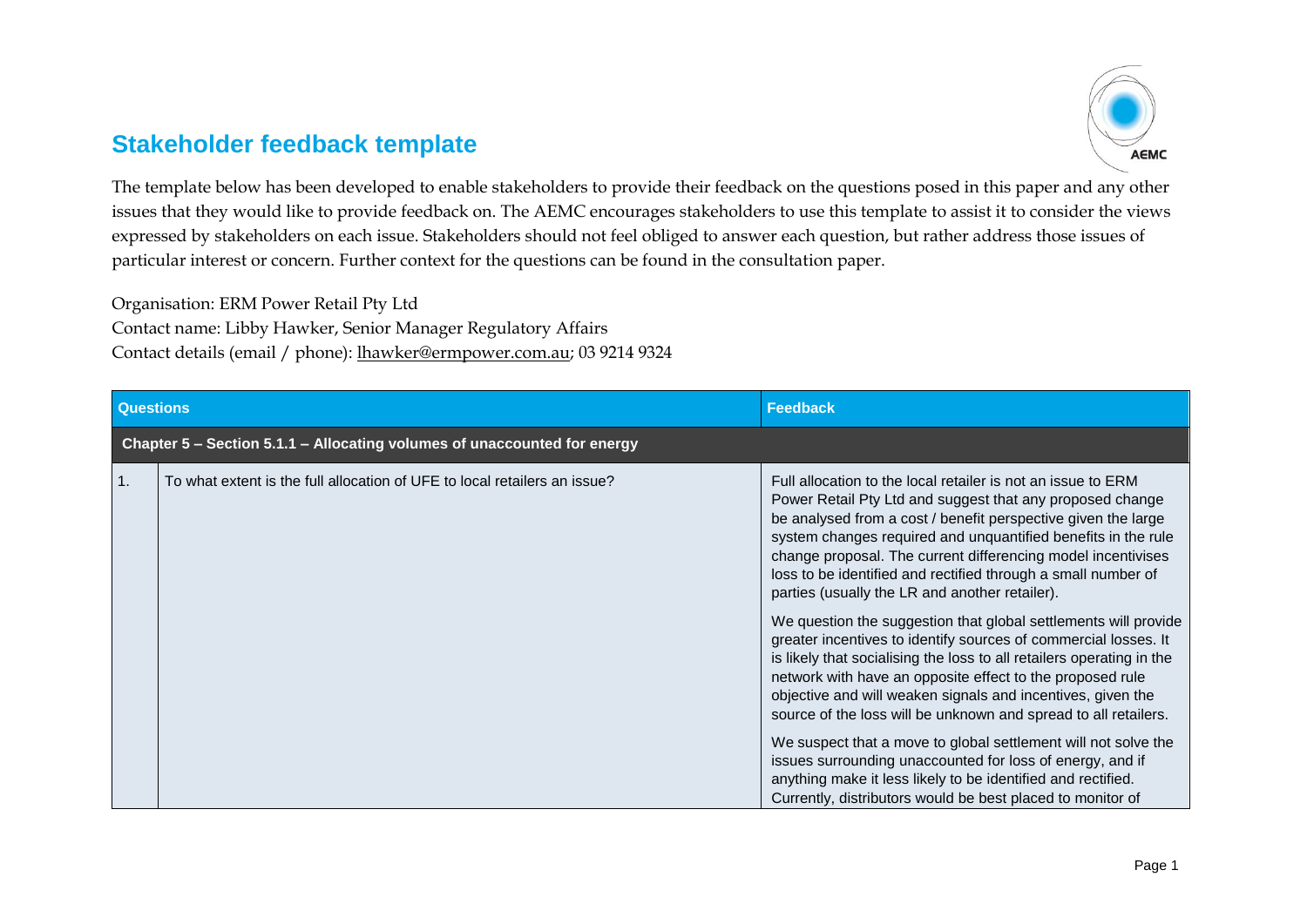| <b>Questions</b>                                                              |                                                                                                                                              | <b>Feedback</b>                                                                                                                                                                                                                                                                                                                                                                                                                                                                             |
|-------------------------------------------------------------------------------|----------------------------------------------------------------------------------------------------------------------------------------------|---------------------------------------------------------------------------------------------------------------------------------------------------------------------------------------------------------------------------------------------------------------------------------------------------------------------------------------------------------------------------------------------------------------------------------------------------------------------------------------------|
|                                                                               |                                                                                                                                              | losses within their network and most likely will have the<br>capability to identify the source of the loss.                                                                                                                                                                                                                                                                                                                                                                                 |
| 2.                                                                            | What are the UFE costs and volumes for local retailers?                                                                                      | N/A                                                                                                                                                                                                                                                                                                                                                                                                                                                                                         |
| 3.                                                                            | What are your views on AEMO's high level design for global settlement, generally and in<br>relation to allocation of UFE?                    | If it is determined that global settlements needs to be<br>implemented, our preference would be to allocate UFE based<br>on the proportion of 'accounted-for' volume of electricity<br>allocated to each retailer in the local area. Note we believe that<br>any losses due to errors in the calculation of the NSLP or<br>unmetered data should be monitored and methodologies<br>reviewed by AEMO and the DB, given the weakened signals<br>from spreading the loss across all retailers. |
| 4.                                                                            | What other UFE allocation methods could be suitable and why?                                                                                 | N/A                                                                                                                                                                                                                                                                                                                                                                                                                                                                                         |
| Chapter 5 - Section 5.1.2 - Effect on pricing of unaccounted for energy costs |                                                                                                                                              |                                                                                                                                                                                                                                                                                                                                                                                                                                                                                             |
| 5.                                                                            | How will local and independent retailers respond to change in the financial responsibility<br>for UFE? In what way and to what extent?       | Wholesale acquisition costs (whether positive or negative) are<br>potentially passed through by retailers to customers as part of<br>the retail costs of electricity supply.                                                                                                                                                                                                                                                                                                                |
| 6.                                                                            | Do you consider that a move to global settlement would affect retailer competition, and if<br>so, how? How could these effects be addressed? | The impact on competition is unknown as the predicted level of<br>UFE has not been provided. It is likely that only local retailers<br>would be privy to current estimates of this.                                                                                                                                                                                                                                                                                                         |
| Chapter 5 - Section 5.1.3 - Secondary price effects                           |                                                                                                                                              |                                                                                                                                                                                                                                                                                                                                                                                                                                                                                             |
| 7.                                                                            | What are your views on the levels of any secondary price effects from global settlement?                                                     | Any calculation that considers or uses market acquisition<br>amounts will be impacted.                                                                                                                                                                                                                                                                                                                                                                                                      |
| 8.                                                                            | How would UFE be treated under the LRET, the SRES and jurisdictional environmental<br>schemes?                                               | As per above, any scheme calculation that looks to market<br>acquisition amounts will be impacted as market acquisitions<br>would include an amount for UFE. This may have an impact on<br>costs of these schemes.                                                                                                                                                                                                                                                                          |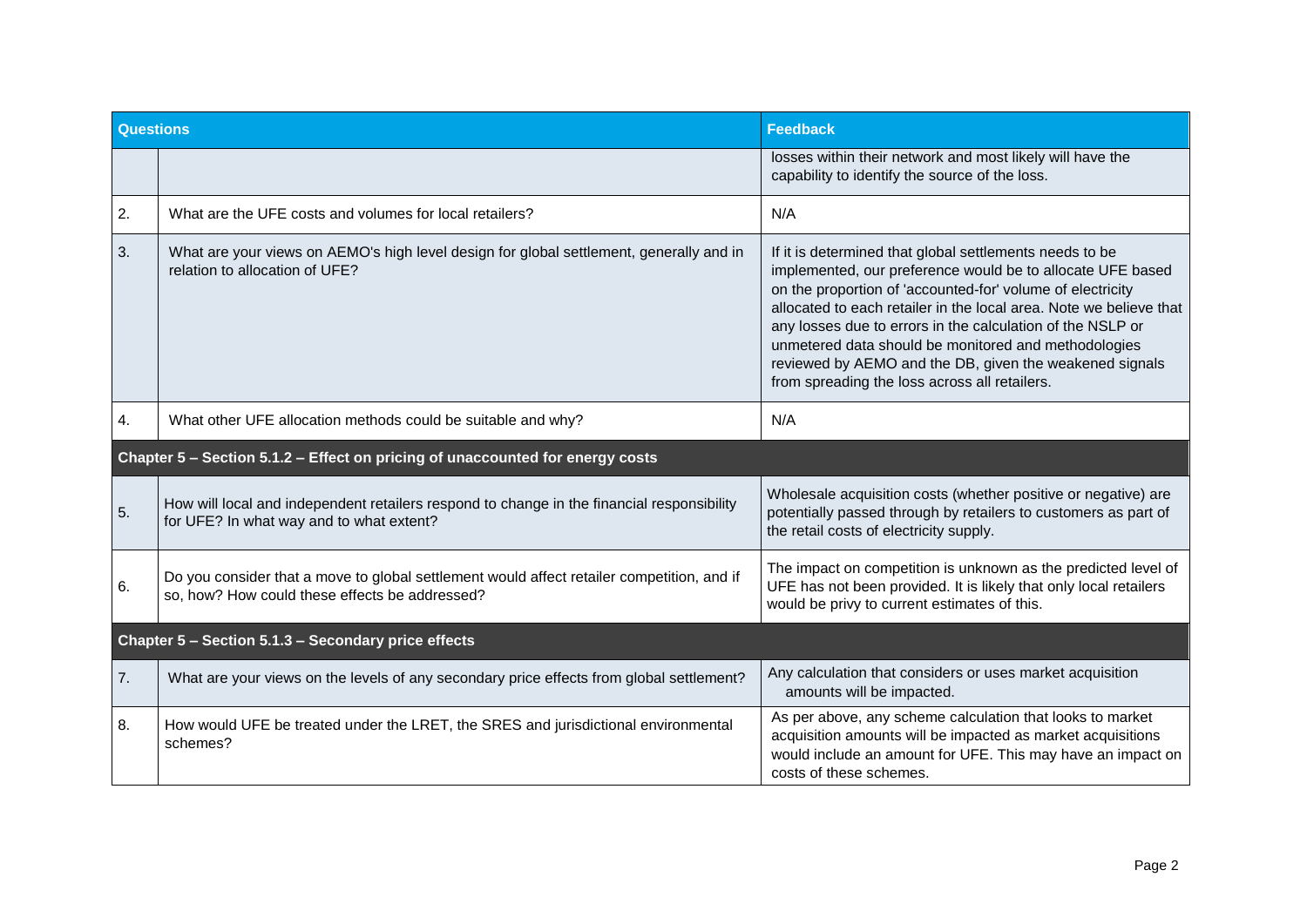| <b>Questions</b>                                                                          |                                                                                                                                                                                                                 | <b>Feedback</b>                                                                                                                                                                                                                                                                                                                                                   |  |
|-------------------------------------------------------------------------------------------|-----------------------------------------------------------------------------------------------------------------------------------------------------------------------------------------------------------------|-------------------------------------------------------------------------------------------------------------------------------------------------------------------------------------------------------------------------------------------------------------------------------------------------------------------------------------------------------------------|--|
| 9.                                                                                        | Under the proposed global settlement design, what information would be needed on<br>settlement statements to support liability calculations for the LRET, the SRES and<br>jurisdictional environmental schemes? | Total acquisition to the TNI would still need to be provided.<br>Currently schemes such as ESS, VEET LRET and SRES<br>allocate liability to the point of the TNI. UFE would need to be<br>calculated to this point. Note, provided for separately to the<br>TNI so as not to double count DLF.                                                                    |  |
| Chapter 5 - Section 5.1.4 - Calculating unaccounted for energy - unmetered loads          |                                                                                                                                                                                                                 |                                                                                                                                                                                                                                                                                                                                                                   |  |
| 10.                                                                                       | What are your views on the proposed method for calculating total UFE for a local area?                                                                                                                          | We understand that any errors in estimating loads, factors,<br>unmetered loads and profiled amounts (NSLP) would end up<br>as part of the UFE. This is largely out of the control of those<br>retailers that would be financial responsible under a global<br>settlement arrangement. Greater care and oversight in<br>estimation calculations would be required. |  |
| 11.                                                                                       | How should unmetered loads be managed?                                                                                                                                                                          | If not metered, any error in estimation calculations would be<br>placed on all participants as a composite to UFE. We<br>therefore suggest that careful consideration be placed on the<br>methodology and that the methodology be reviewed and<br>tested.                                                                                                         |  |
| 12.                                                                                       | What other categories of loads need to be considered in the UFE calculation?                                                                                                                                    |                                                                                                                                                                                                                                                                                                                                                                   |  |
| Chapter 5 - Section 5.2 - Treatment of virtual transmission nodes under global settlement |                                                                                                                                                                                                                 |                                                                                                                                                                                                                                                                                                                                                                   |  |
| 13.                                                                                       | Are VTNs still an appropriate mechanism for the NEM?                                                                                                                                                            |                                                                                                                                                                                                                                                                                                                                                                   |  |
| 14.                                                                                       | Which classes of customers would be affected if VTNs were removed?                                                                                                                                              |                                                                                                                                                                                                                                                                                                                                                                   |  |
| 15.                                                                                       | What price effects would occur if VTNs were removed?                                                                                                                                                            |                                                                                                                                                                                                                                                                                                                                                                   |  |
| 16.                                                                                       | What are the possible options for treatment of VTNs should the proposed rule be made?<br>Describe any other suitable options (or variations of the options presented).                                          |                                                                                                                                                                                                                                                                                                                                                                   |  |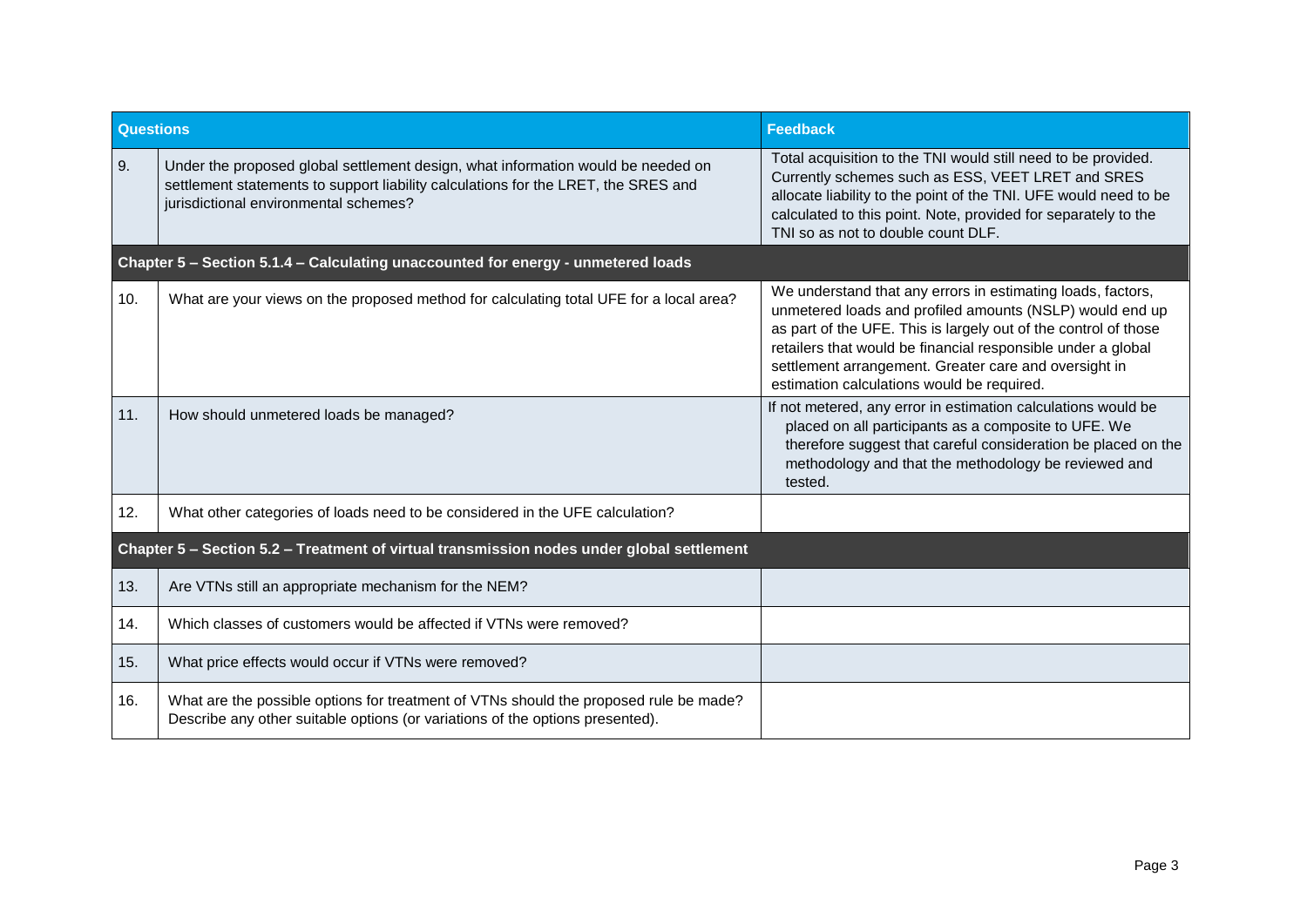| Questions                                                    |                                                                                                                                                                                                                                                             | <b>Feedback</b>                                                                                                 |
|--------------------------------------------------------------|-------------------------------------------------------------------------------------------------------------------------------------------------------------------------------------------------------------------------------------------------------------|-----------------------------------------------------------------------------------------------------------------|
| 17.                                                          | Depending on how VTNs are treated under global settlement, DNSPs may incur a once-<br>off cost associated with mapping existing VTN customer meters to a physical TNI. What<br>costs, effort, benefits or synergies would be associated with this activity? |                                                                                                                 |
| Chapter 5 - Section 5.3 - Global settlement coverage         |                                                                                                                                                                                                                                                             |                                                                                                                 |
| 18.                                                          | Do you agree with AEMO's proposed coverage of global settlement? Are there other<br>situations, perhaps legacy arrangements or future scenarios, where settlement by<br>differencing should be maintained or used?                                          |                                                                                                                 |
| Chapter 5 - Section 5.4.1 - Implementation timing            |                                                                                                                                                                                                                                                             |                                                                                                                 |
| 19.                                                          | What are your views on a start date for global settlement?                                                                                                                                                                                                  | Align with 5 minute settlement.                                                                                 |
| 20.                                                          | What are your views on a staged commencement of global settlement, for example, by<br>jurisdiction or distribution area? How would a staged commencement best be<br>implemented?                                                                            | We reject this proposal as it would be costly and complex to<br>implement.                                      |
| 21.                                                          | What are your views on aligning the IT system development for global settlement with<br>that of five minute settlement?                                                                                                                                     | Agree that this would be the most sensible approach                                                             |
| 22.                                                          | What timeframes would be required for AEMO, retailers, DNSPs and MDPs to upgrade<br>internal processes, procedures and IT systems for global settlement?                                                                                                    |                                                                                                                 |
| Chapter 5 - Section 5.4.2 - Implementation costs and savings |                                                                                                                                                                                                                                                             |                                                                                                                 |
| 23.                                                          | What are the costs, synergies and risks involved in upgrading IT systems to<br>accommodate global settlement?                                                                                                                                               | Any alteration to the timeframe of 5 minute settlement would<br>change the financial impost for system changes. |
| 24.                                                          | A move to global settlement would increase data handling because MDPs would need to<br>send additional data to AEMO. What would the incremental cost of this activity be?                                                                                   |                                                                                                                 |
| 25.                                                          | What level of savings would there be from MDPs no longer needing to support and<br>deliver an AEMO specific data file?                                                                                                                                      |                                                                                                                 |